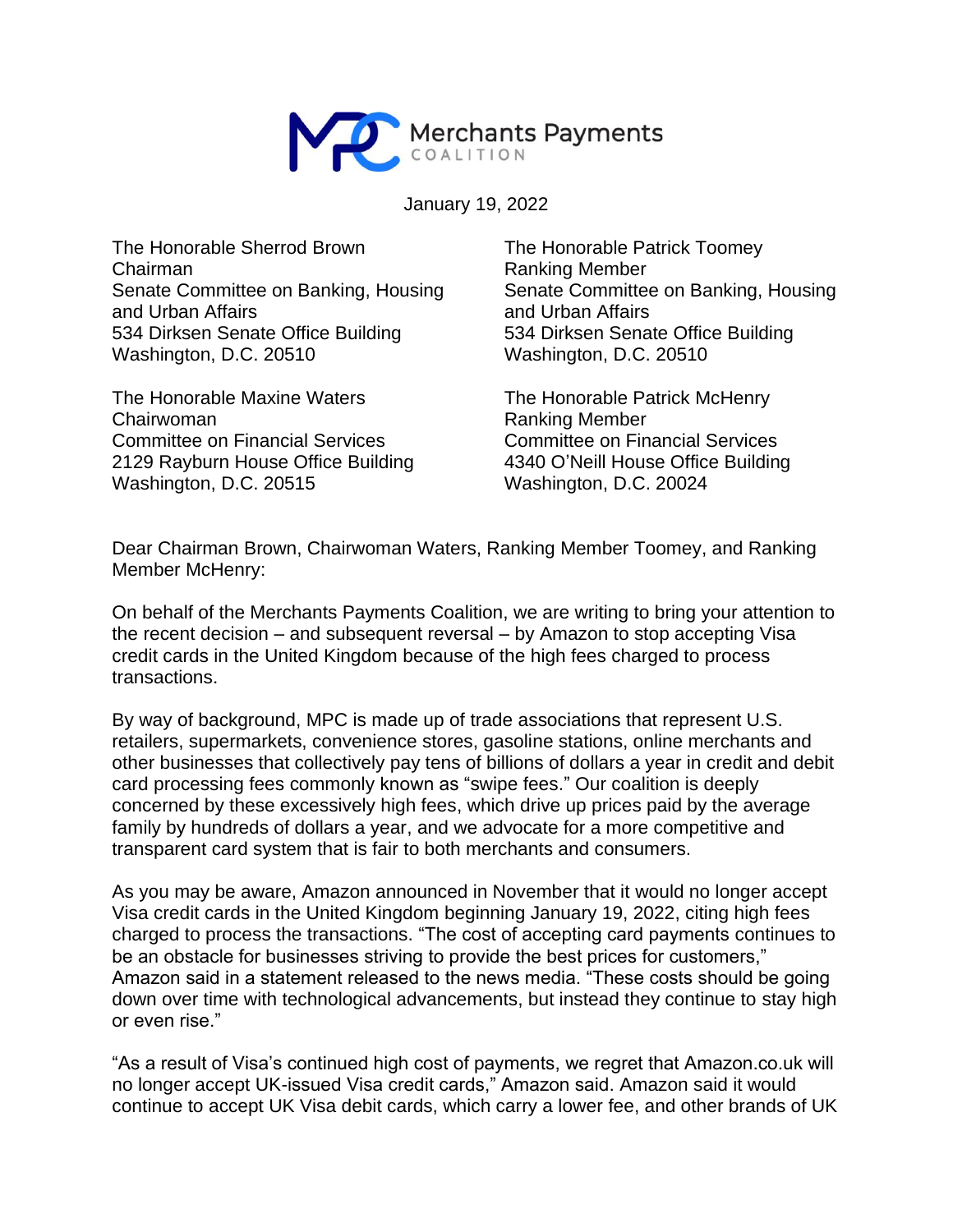## credit cards.

Amazon subsequently [backed off the decision](https://www.bloomberg.com/news/articles/2022-01-17/amazon-to-reverse-proposed-u-k-ban-on-visa-credit-cards?sref=0IrjtUDf) this week, telling customers in an email that the ban on Visa cards would not take effect as scheduled and that it was "working closely with Visa on a potential solution." No reason was given, and the wording suggested that details remained unresolved.

Despite the reversal, Amazon's move shows how frustrated even the largest retailers are over skyrocketing swipe fees, and the situation is even worse for small retailers. This is not the first time a major retailer has tried to say no to a major card network, but cards are so dominant today that it is virtually impossible to refuse them as payment. Lack of competition lets card networks like Visa and Mastercard and the banks that issue their cards get away with price fixing and other practices that would not be tolerated in any other industry.

As bad as the situation is in the United Kingdom, the pain for merchants is far worse in the United States, which has the highest swipe fees in the industrialized world. Visa's rates here are four times what they are in the UK, and the total amount collected is more than 100 times as much. We believe U.S. authorities should look closely at what Amazon has done in the UK and need to be aware that many retailers here feel the same. It's time to bring about competition that will require the U.S. card industry to play under the same rules as any other business.

In the United Kingdom, merchants are charged an average 0.55 percent of the transaction amount for purchases made with Visa credit cards, and those charges totaled \$369 million in 2020 when converted from British pounds to U.S. dollars, according to payments consulting firm CMSPI. By contrast, U.S. merchants are charged an average 2.22 percent for purchases made with Visa credit cards, and those charges totaled \$43.5 billion in 2020.

A cap of 0.3 percent on credit card swipe fees has not applied in the UK since Britain left the European Union. In addition, Visa and its banks in October began charging 1.5 percent for online transactions between the UK and the EU – about three times the amount charged for domestic UK transactions. The higher cross-border transactions will cost UK retailers £36.5 million (\$48.6 million) a year and UK and EU merchants together £150 million (\$199.8 million), according to an [analysis](https://brc.org.uk/news/corporate-affairs/card-costs-soar-150-million-a-year/) done by CMSPI for the British Retail Consortium.

In addition to the far higher fees charged in the United States, Visa's market dominance is significantly stronger here than in the UK. Visa controls only 39 percent of the credit card market in the UK, compared with 55 percent by transaction volume in the United States, while its closest rival, Mastercard, accounts for only 23 percent of the U.S. market. Together, the two account for nearly 80 percent of the U.S. credit card market, and swipe fees for Visa and Mastercard credit cards combined totaled \$61.6 billion in 2020, up 137 percent over the past decade, according to the Nilson Report.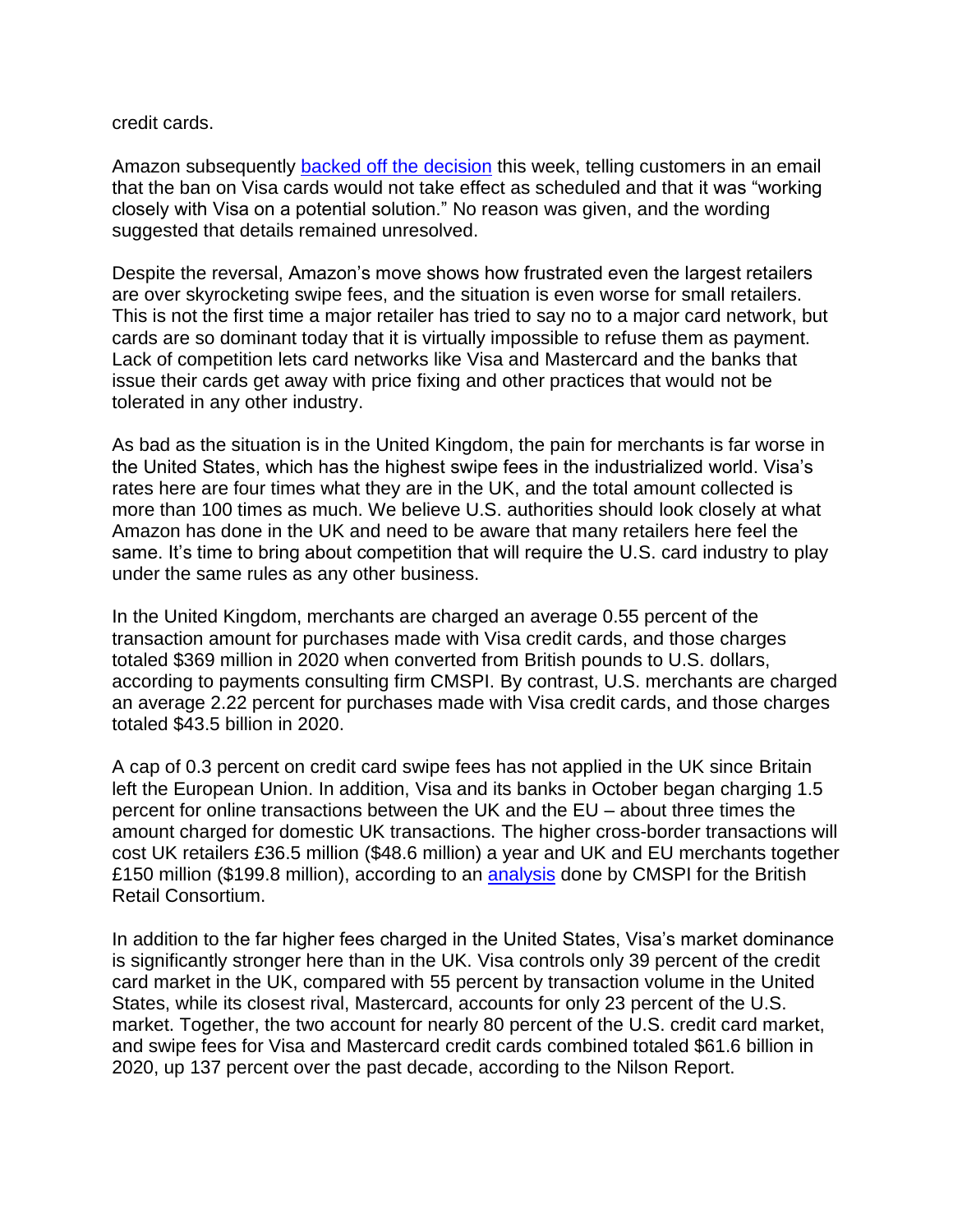Swipe fees are not a Visa or Visa/Mastercard problem alone. Processing fees for all types and brands of cards totaled \$110.3 billion in 2020, up 70 percent over 10 years, according to Nilson. At current rates, merchants receive less than 98 cents on the dollar whenever a credit card is used and have to adjust prices accordingly. Swipe fees are most U.S. merchants' highest cost after labor and drive up prices paid by the average American family by an estimated \$724 a year, according to CMSPI.

The amounts have grown unchecked largely because Visa and Mastercard set swipe fees that are followed by virtually all the banks that issue their cards rather than the banks competing to set the lowest fees – a practice that has been repeatedly challenged in court as a violation of federal antitrust law. In addition, network exclusivity provisions in their contracts let Visa and Mastercard block independent card processing networks like NYCE, Star or Shazam from processing credit card transactions, preventing competition that could drive down the fees.

The problem is only getting worse. Visa and Mastercard announced last spring that a \$1.2 billion increase in U.S. swipe fees would be postponed to 2022. Such increases further drive up merchants' costs and consumer prices at a time when both are still trying to recover from the COVID-19 pandemic.

The pandemic has already brought Visa and other credit card companies an unearned windfall as more commerce has moved online, where virtually all purchases are paid for with plastic and the average credit card swipe fee is even higher – about 2.8 percent. Online payments were up an unprecedented 24 percent in 2020 while in-person payments were down 13 percent, according to the Federal Reserve.

While operating margins average under 5 percent in the highly competitive retail industry, swipe fees have contributed to astronomical profits for Visa and Mastercard and their banks. Refinitiv recently reported that Visa's 66 percent operating margin over the past year was the highest in the S&P 500, while Mastercard was in ninth place.

Swipe fees also drive up inflation seen by consumers, which is currently at its highest level in 40 years. Every time prices go up, the card industry's swipe fee percentage is collected on a larger base amount, creating a multiplier effect that ultimately comes out of the pockets of consumers.

Prominent retailers have tried to stop taking Visa cards over the years. But with Visa controlling the majority of the card market and consumers conditioned to expect the cards to be accepted, none has succeeded for more than a short period.

Walmart, for example, announced in 2016 that it would no longer accept Visa credit cards at its stores in Canada, but began taking them again seven months later. In 2018, Kroger stopped accepting Visa credit cards at about 20 of its Food Co. locations in California and later expanded the ban to 142 supermarkets and 108 gas stations in its Smith's Good and Drug Store chain across seven states but resumed accepting the cards the following year.